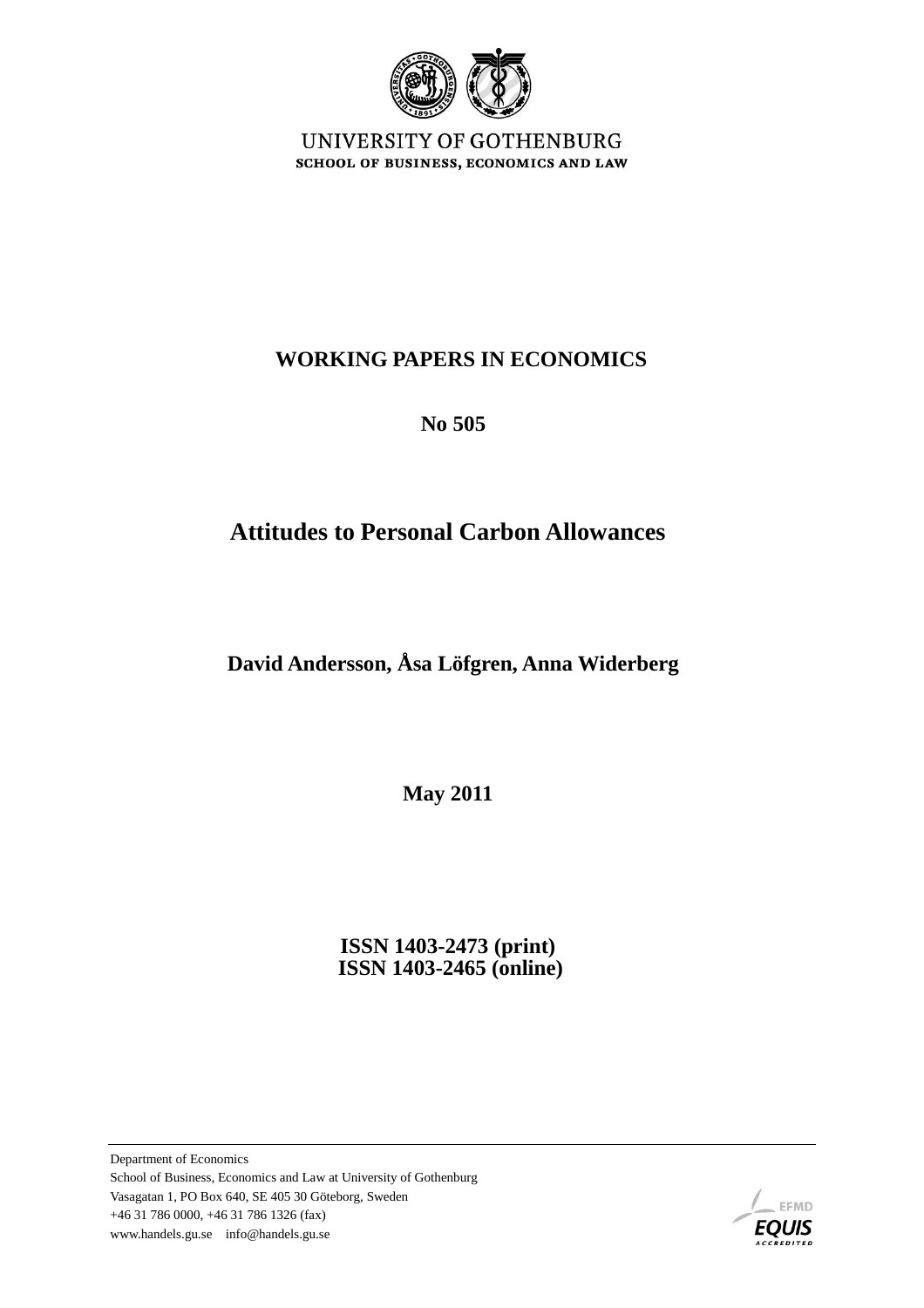## **Attitudes to Personal Carbon Allowances**

David Andersson, Chalmers University of Technology, Sweden<sup>a</sup> Åsa Löfgren, University of Gothenburg, Sweden<sup>b</sup> Anna Widerberg, University of Gothenburg, Sweden<sup>c</sup>

#### **Abstract**

A personal carbon allowance (PCA) scheme targets emissions from individual consumption and allocates allowances directly to individuals by dividing the carbon budget on a per capita basis. In this study we analyse the results of a survey sent out to a representative sample of the Swedish population regarding attitudes to a potential PCA scheme. The distinctive design of a PCA scheme is likely to give rise to specific factors affecting individuals" attitudes, such as the perceived fairness of the allocation of allowances and corresponding redistribution of wealth, as well as the perceived complexity of the scheme. We perform an ordered probit analysis with attitude to PCAs as the dependent variable, controlling for a number of variables potentially affecting such attitudes. Interestingly, our findings indicate that the most important variable explaining attitudes to the scheme is the perception of respondents that this type of policy instrument seems very complex.

Keywords: Attitudes, Climate change, Environment, Fairness, Personal carbon allowances, Public opinion, Tradable energy quotas JEL Classification: D12, D60, H23, Q48, Q58

 $\overline{a}$ 

<sup>&</sup>lt;sup>a</sup> Physical Resource Theory, Department of Energy and Environment, Chalmers University of Technology, SE 412 96 Gothenburg, Sweden; Ph: +46 31772 3101, Fax:+46 31772 3150; E-mail: david.andersson@chalmers.se

<sup>b</sup> **Corresponding author:** Department of Economics, University of Gothenburg, Box 640, SE 405 30 Gothenburg, Sweden; Ph: +46 31786 4163, Fax: +46 317864154; E-mail: asa.lofgren@economics.gu.se

 $c$  Department of Economics, University of Gothenburg, Box 640, SE 405 30 Gothenburg, Sweden; Ph:  $+46$ 317861270, Fax: +46 317864154; E-mail: anna.widerberg@economics.gu.se

**<sup>\*</sup>Acknowledgments:** Financial support from Clipore (Mistra"s Climate Policy Research Program) is gratefully acknowledged.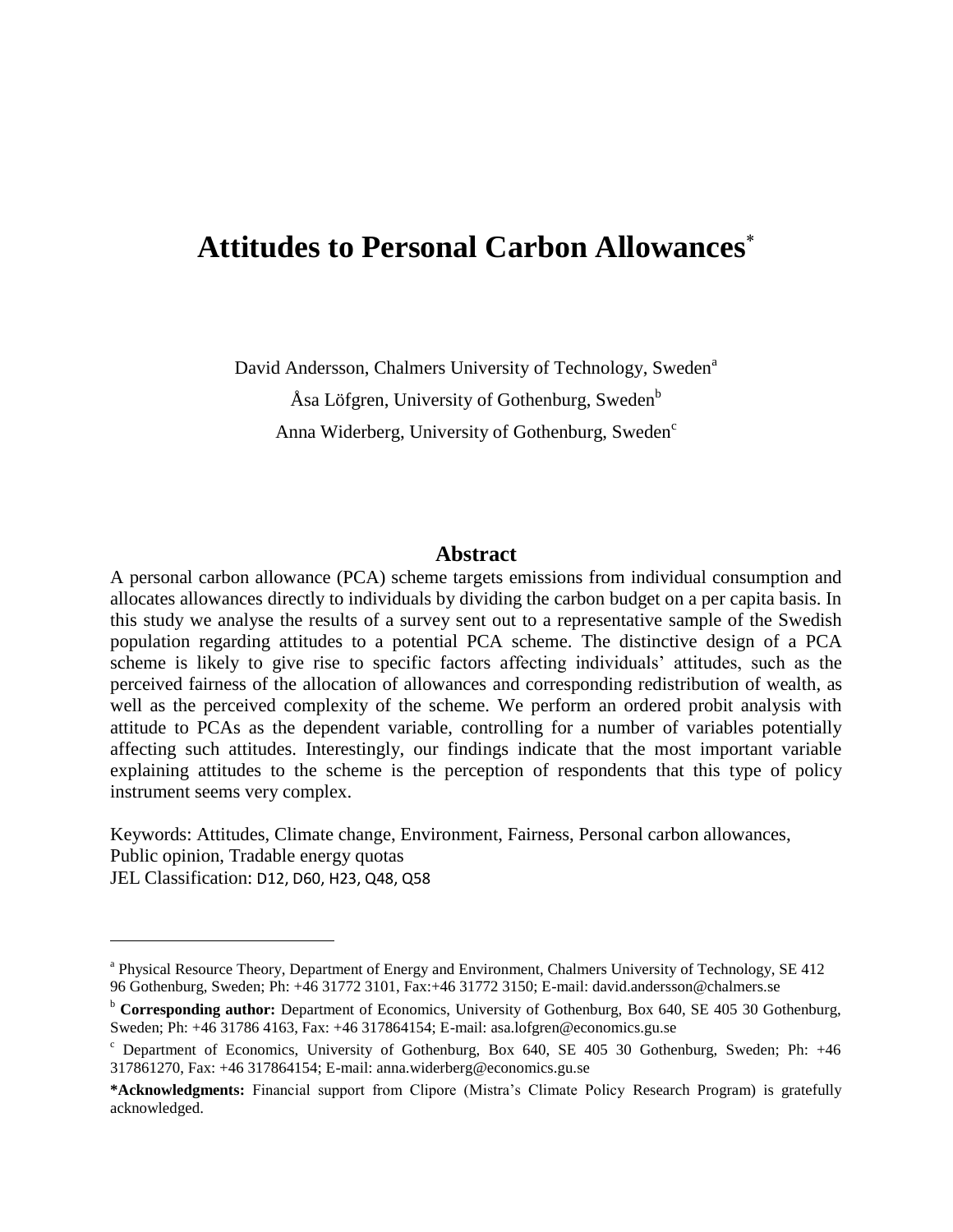#### **Introduction**

Since the climate negotiations at the COP15 in Copenhagen in December 2009 stranded, the probability of a global carbon market in a near future has been low. A more likely scenario is one comprising a variety of policy instruments based on national and sub-national motives, policies, institutions and norms. An increasing number of politicians, environmental NGOs and scholars seem to agree that market-based policy instruments, such as emissions trading, are preferable as a means to reduce  $CO_2$  emissions, based on their assumed cost-efficiency (see e.g. Fischer and Newell, 2008, for a recent contribution on this topic). Personal carbon allowances (PCAs) can be seen as a logical extension of emissions trading schemes from industry to individuals. A PCA scheme would target emissions from individual consumption and allocate allowances directly to individuals. The carbon allowances that originate from the carbon budget of the area (usually thought of as a nation) are allocated to individuals on a per capita basis. The individuals can then buy or sell any available surplus allowances in the carbon market. The market for carbon allowances may functionally operate like any commodity market: supply and demand determine the price, and excessive use raises the price accordingly. Of course, a series of technical issues must be settled before any such system can be implemented, e.g. rules for allowance allocation and trading and boundaries of the system (i.e. types of emissions that should be included and excluded, who should participate, and the geographical scope).

David Fleming explored the original idea in the UK context (Fleming, 1997) and Mayer Hillman, a well-known campaigner, popularized the idea further and also argued that the only serious and fair way to deal with climate change is to ration carbon emissions. Fleming and Hillman's early ideas have been developed and refined in the UK, as "tradable energy quotas", "domestic tradable quotas" or "personal carbon allowances" (Dresner and Ekins, 2004; Fawcett, 2005; Fleming, 2005; Starkey and Anderson, 2005). Recently the issue were raised again in the UK when the All Party Parliamentary Group on Peak Oil commissioned a report (Fleming and Chamberlin, 2011) investigating both how tradable energy quotas can contribute to ensure fair access of energy at time of shortages of oil and gas and how a PCA scheme would work alongside international carbon reduction policies. Although no nation or state has yet seriously developed proposals for a PCA scheme, the debate has been present within academia, NGOs and policy-making circles.

In 2010, *Climate Policy* published a special issue on personal carbon trading. The issue includes 10 articles on personal carbon trading, with a variety of perspectives and scales of investigation. Parag and Eyre (2010) study the politics of the PCA scheme and Fawcett (2010) studies the PCA scheme and the salience of various national energy- and carbon-related characteristics outside the UK. Lockwood (2010) compares a PCA scheme and a policy of upstream cap-and-trade, and Eyre (2010) tackles the previously neglected topic of enforcement of a PCA scheme. Brohé (2010) considers the interaction of PCAs with the EU ETS, while Sorrell (2010) assumes that PCAs cannot fit well with the EU ETS and instead proposes an upstream trading scheme (where the fossil fuel producers surrender allowances for the carbon contained in their fuel sales) operating together with the EU ETS. Matthews (2010) studies the influences of the psychological framing of carbon emission reduction policies on the public and political debate. More relevant for our study are the studies by Capstick and Lewis (2010), Wallace et al. (2010) and Jagers et al. (2010). Capstick and Lewis (2010) perform a computer-based simulation experiment and find evidence of energy-conserving tendencies under restricted and diminishing PCAs. Wallace et al.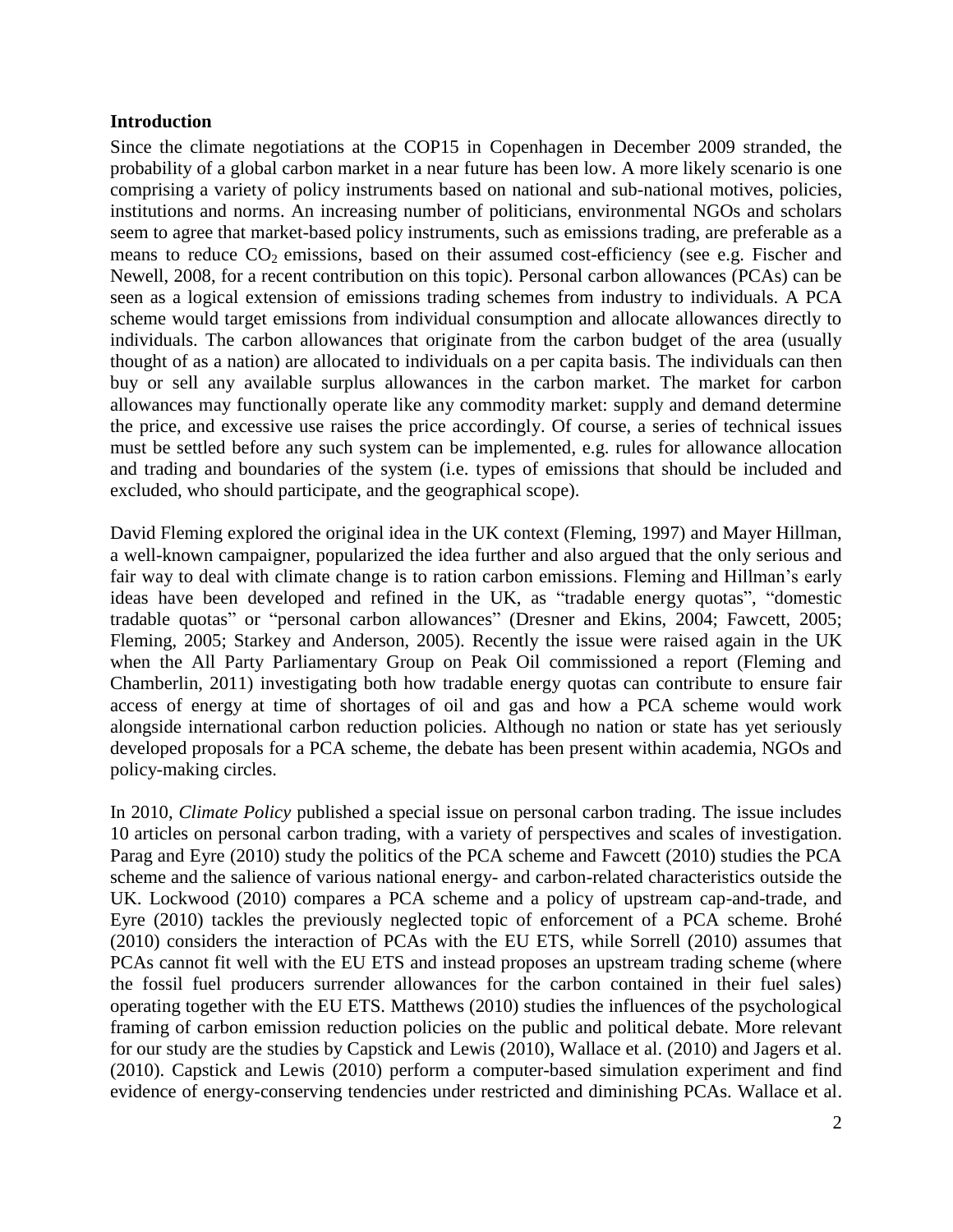(2010) investigate the public support for a PCA scheme using questionnaires and semi-structured interviews in the English Midlands. They find a notable level of support for a PCA scheme, both in the questionnaires and the interviews. Jagers et al. (2010) discuss the Swedish perspective and investigate the public acceptance of PCAs, with particular focus on the relations between attitudes to a PCA scheme and trust in politicians, perceived fairness and ideology. In the present study we extend the analysis of Jagers et al. (2010) using the same data, with an aim to contribute to the discussion on the public perception of an implementation of a PCA scheme. Our study differs from Jagers et al. (2010) mainly by analyzing the determinants of attitudes to a potential PCA scheme in an econometric model, controlling for a number of variables potentially affecting attitudes. Interestingly, our findings indicate that the most important variable explaining attitudes to the scheme is the perception of respondents that this type of policy instrument seems very complex.

In the following section, the variables explaining attitudes to a PCA scheme are discussed, followed by a description of the data and the survey. The results and conclusion are presented in the last sections of the paper.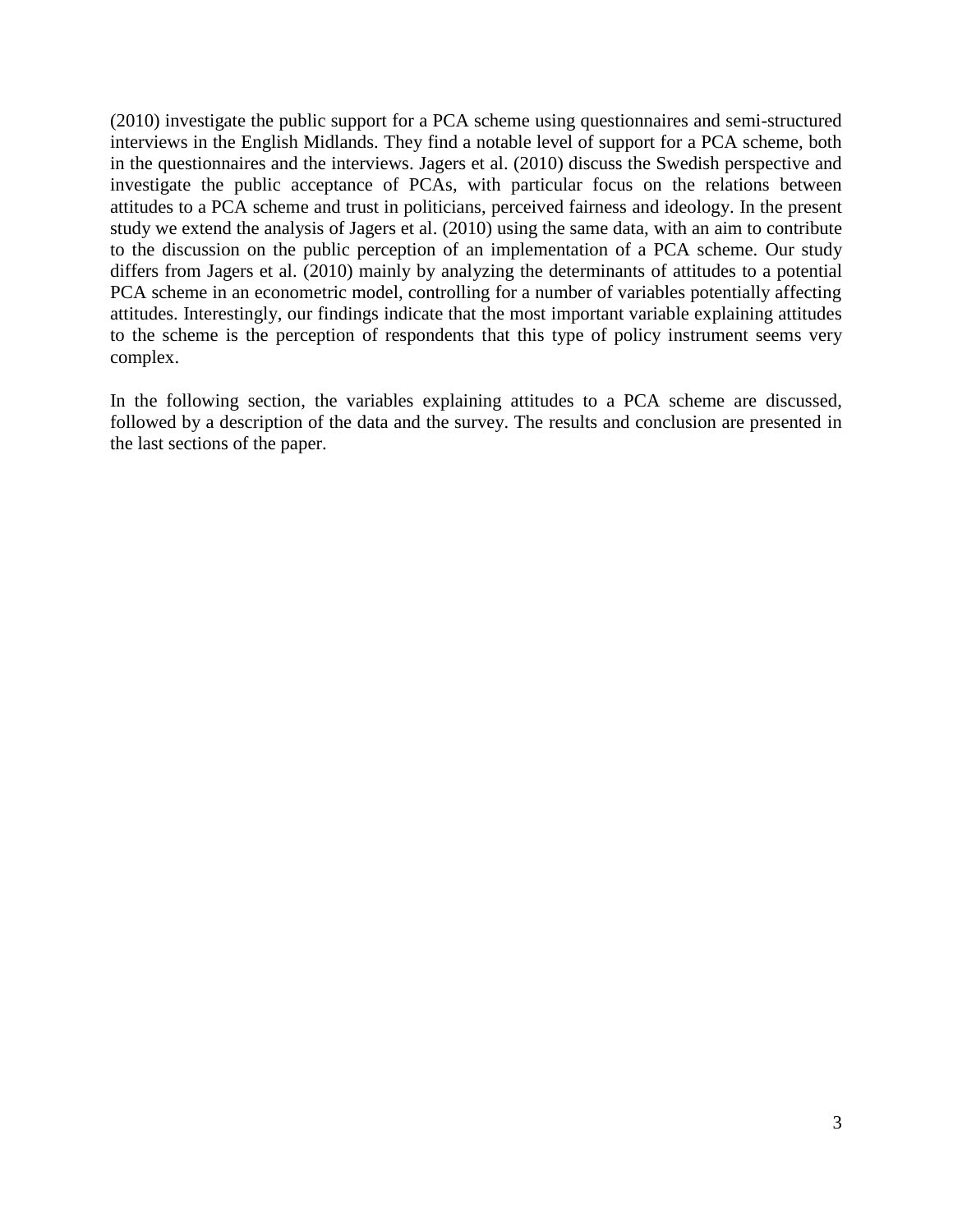#### **Variables explaining attitudes to Personal Carbon Allowances**

A PCA scheme and a carbon tax have major resemblances. They both use market mechanisms, internalizing externalities by putting a price on carbon. For a PCA scheme, *total emissions* are determined and then demand and supply determine the market price of carbon permits. In contrast, for a carbon tax, the *price* is determined, which affects the demand for carbon (and hence affect production and consumption that utilizes carbon). While both are in theory costefficient, the PCA scheme has the advantage that the level of emissions can be precisely determined in advance (provided full observance of and participation in the tradable quota system), whereas for a carbon tax the government has to rely on elasticity calculations when setting the proper level. While the public's attitudes to these two policy instruments may differ, all their similarities imply that we can expect that more or less the same factors will explain why they are popular or unpopular among the citizens. Thus, although only few studies have specifically investigated the public's opinion about a PCA scheme, we argue that we can draw from similar studies focusing on attitudes to carbon taxes. Below we discuss the variables that have proved significant for explaining attitudes to the Swedish carbon dioxide tax as well as to environmental attitudes in general.

Torgler and Garcia-Valinas (2007) provide a review of variables that have been shown to determine environmental attitudes in previous studies. These are mainly socio-demographic variables such as age and gender and variables such as education, income, environmental interest and residence. They also propose a number of "new" variables that have been frequently used in political science studies to explain attitudes to policies in general, e.g. political interest, political awareness, trust and ideology.

The effect of age on environmental attitudes has been shown to be negative, i.e. the higher the age the lower the environmental concern. However, having children or grandchildren might affect how concerned you are about the future, having a positive effect on environmental attitudes. Women have been shown to be more environmentally aware than men (Loureiro and Lotade, 2005; Zelezny, 2000) and education seem to be positively correlated to environmental concern (Carlsson et al., 2010; Tjernström and Tietenberg, 2008; Demoskop, 2007). Earlier research has shown that income and having a less pressing financial situation each have a positive effect on pro-environmental attitudes (Torgler and Garcia-Valinas, 2007, Carlsson et al., 2010). However, the evidence is mixed as both Tjernström and Tietenberg (2008) and Demoskop (2007) report that income is negatively related to concern about climate change. Also, Torgler and Garcia-Valinas (2007) show ambiguous results indicating a Kuznets-type relationship between income and environmental attitudes. As for political affiliation, several studies have shown a positive relationship between left-wing voters and environmental concern (Torgler and Garcia-Valinas, 2007; Tjernström and Tietenberg, 2008). Also, individuals with an environmental interest tend to be more concerned with the environment.

It has been shown that trust affects people's attitudes to more and higher environmental taxes (Torgler and Garcia-Valinas, 2007), and this in two different ways. Typically, people tend to be more supportive of an environmental tax if they trust their co-citizens and/or if they trust their politicians (Hammar and Jagers, 2006).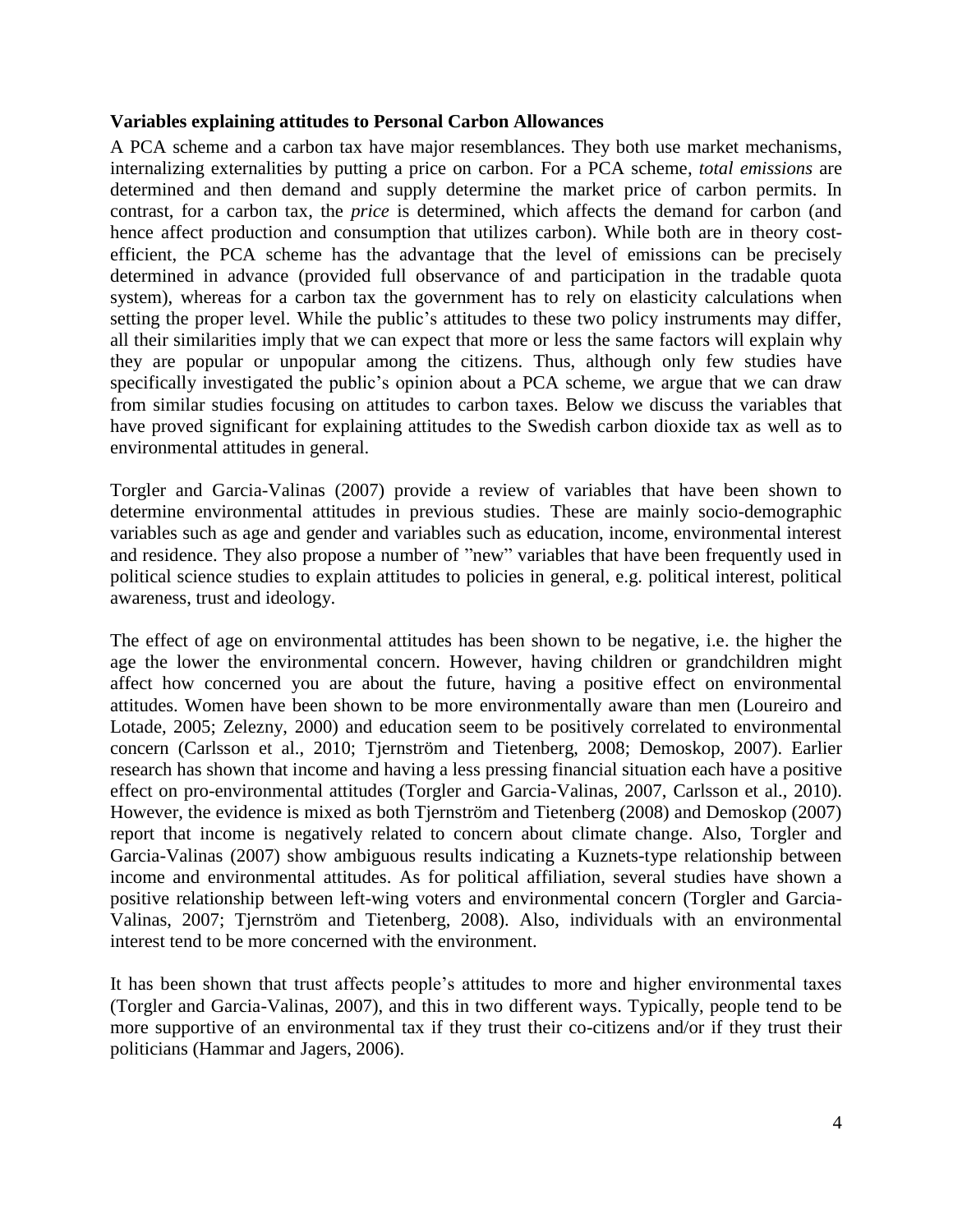The distinctive design of a PCA scheme is also likely to give rise to specific factors affecting individuals" attitudes. We believe that the most important characteristics distinguishing PCAs from taxes are the perceived fairness of allocation and redistribution issues, as well as the complexity of the scheme. Another specific feature of a PCA scheme is that the redistribution is determined through trade. As discussed above, the basis for a PCA scheme is that individuals have an equal right to pollute and to be protected from pollution. Hence, the most likely allocation mechanism for a PCA scheme is equal distribution of carbon allowances.<sup>1</sup> The likely distributional effect can be shown by using data from the Swedish Energy Agency (2007). This data shows that the use of energy is higher for people living in the countryside compared to people living in cities, for men compared to women, and for house owners compared to persons living in apartments, and it is therefore likely that wealth will be distributed from these groups. Even if this allocation mechanism at first glance seems fair in general, the explicitness of the allocation and redistribution generated by the scheme is likely to result in criticism among affected groups and engage moral intuitions on the fairness of the scheme.

 $\overline{a}$ 

<sup>&</sup>lt;sup>1</sup> However, exceptions and additions to this general rule are often discussed for children (e.g. giving parents additional permits corresponding to the additional emissions caused by having children) and countryside residents (where public transportation cannot be justified from a cost/benefit perspective).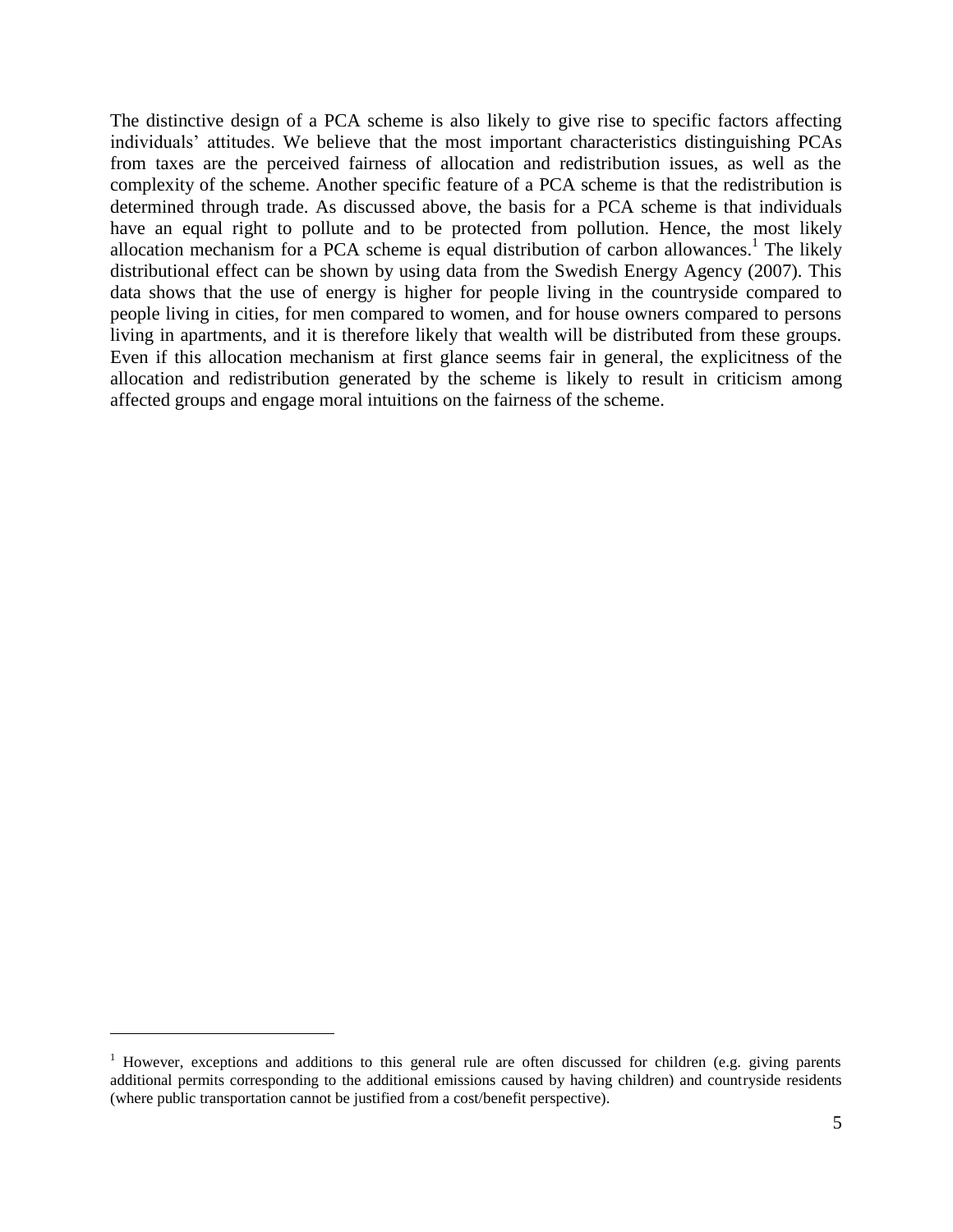#### **The survey**

The Climate Barometer 2007 questionnaire was sent out to a random sample of 2,000 persons, age 18 to 75, drawn from the Swedish population in the national register. The net response rate was 46.8 percent.<sup>2</sup> Respondents were asked to answer a total of 45 questions with two thirds of them being general questions concerning background characteristics, environmental values and attitudes to present climate policies. The remaining 14 questions were directly devoted to the PCA scheme. Some of the questions are presented in Appendix II.<sup>3</sup>

Comparing respondent characteristics in terms of gender, education, income, and political affiliation with census data from Statistics Sweden shows that our sample is representative of the Swedish population in terms of gender and income, but not political affiliation and especially not education. A significantly larger share of our respondents is well educated compared with the population as a whole: 37% of the total Swedish population have post-secondary education versus 50% in our sample. As for the political affiliation, all the smaller parties are overrepresented (except for the Left Party and the Christian Democrats) compared with the population as a whole, since the two largest parties (the Moderates and the Social Democrats) are underrepresented among our respondents.

The scenario related to the PCA scheme was presented as straightforward as possible (see Appendix II), but two important aspects of the scheme were clearly stipulated in order to simplify the description of the scheme. First, in order to make the measurement of attitudes to the scheme as fair as possible, respondents were given the information that the  $CO<sub>2</sub>$  tax would be alleviated once the scheme was introduced but that other taxes would be increased in order to compensate for this loss. Although this need not necessarily be the case, conducting a comparison between a free allocation scheme and a tax scheme runs the risk of tilting respondents' preferences to PCAs. Second, the presentation of the scheme in the questionnaire assumes that all adults are to be allocated an equal amount of allowances, although this need not necessarily be decided in an actual policy formulation. Table 1 presents the variables used to explain the attitude to a PCA scheme, based on what we have learnt from earlier attitude studies.

 $\overline{a}$ 

<sup>&</sup>lt;sup>2</sup> The survey was followed up with two reminders.

 $3$  Since the survey was explicitly presented in an environmental context, there is a risk of framing bias, meaning that respondents could express stronger support for climate policies because they assume that this is expected of them. This bias may have been further affected by the exceptional media coverage of the climate change issue that took place during the autumn and winter of 2007. One additional issue relates to the fact that we asked about a hypothetical scheme. While it is generally shown that people overstate their willingness to pay in hypothetical studies (List and Gallet, 2001), it is not clear whether the difference is large (see e.g. Bertrand and Mullainathan, 2001) or small (see e.g. Hanemann, 1994). This tendency to overstate implies that people are generally more positive to a PCA scheme than to a policy instrument, such as the carbon tax, that has already been implemented, meaning that there is a bias favouring PCAs. On the other hand, we also know that people prefer the state they are currently in (Shogren et al., 1994; Kahneman and Knetsch, 1992; Slovic, Fischhoff and Lichtenstein, 1982), (the current policy in Sweden is a carbon tax), and hence we potentially have two opposing effects, and it is hard to judge which one is stronger.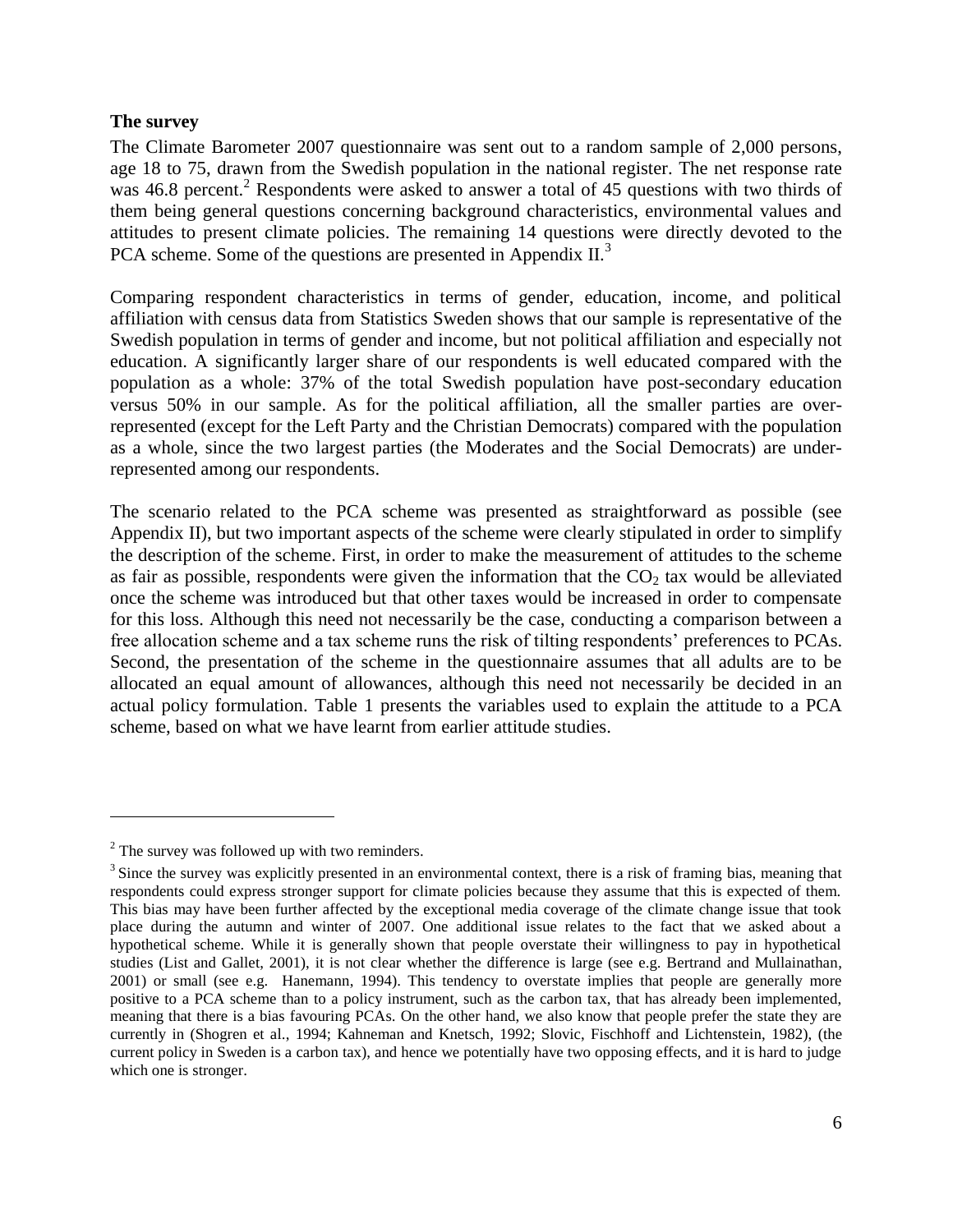|  |  |  | Table 1: Descriptive statistics. |
|--|--|--|----------------------------------|
|--|--|--|----------------------------------|

| Variables             | Variable explanation                                                                                      | Mean (std. dev)     | Min            | Max |
|-----------------------|-----------------------------------------------------------------------------------------------------------|---------------------|----------------|-----|
| PCA attitude          | 1=very negative, 2=negative, 3=positive, 4=very positive                                                  | 2.094(0.867)        |                | 4   |
| Male                  | $1$ =male, 0=female                                                                                       | 0.487(0.500)        | $\overline{0}$ |     |
| Age                   | age of the respondent                                                                                     | 48.878 (15.745)     | 18             | 75  |
| Children              | number of children                                                                                        | 0.720(0.449)        | $\Omega$       |     |
| University            | $1 =$ university studies, $0 =$ others                                                                    | 0.384(0.487)        | $\Omega$       |     |
| Income                | Stated income from a list of 12 categories <sup>a</sup>                                                   |                     |                | 12  |
| Left-wing voter       | 1=prefer a left-wing government, 0=prefer a right-wing government $b$                                     | 0.466(0.499)        | $\mathbf{0}$   |     |
| Above average emitter | 1=above average emitter, 0=at or below average emitter $\degree$                                          | 0.095(0.294)        | $\Omega$       |     |
| Trust in politicians  | 1=trust in politicians, 0=low trust in politicians $d$                                                    | 0.085(0.279)        | $\mathbf{0}$   |     |
| Environmental concern | 1=not worried at all, 2=not very worried, 3=neither worried nor not<br>worried, 4=worried, 5=very worried | 3.997 (1.077)       |                | 5   |
| Redistribution rural  | 1=very unfair, 2=basically unfair, 3=basically fair, 4=very fair                                          | 1.832207(.8128054)  |                | 4   |
| Redistribution income | 1=very unfair, 2=basically unfair, 3=basically fair, 4=very fair                                          | 2.5963511(0.007454) |                | 4   |
| Complexity            | $l =$ not at all complex, $2 =$ not very complex, $3 =$ complex, $4 =$ very<br>complex                    | 3.264(0.819)        |                | 4   |
| Number of respondents |                                                                                                           | 785                 |                |     |

<sup>a</sup> The exact income cannot be determined since respondents indicated their income using a list of 12 categories.

 $b$  Left wing = the Swedish Social Democratic Party, the Swedish Green Party and the Left party. Right wing = The Alliance = the Moderate Party, the Centre Party, the Liberal Party and the Christian Democrats.

<sup>c</sup> In the questionnaire the response alternatives ranged from 1 to 5, where  $1 = \text{far}$  below the average emitter and  $5 = \text{far}$  above the average emitter. The variables were re-coded so that alternatives  $(4, 5) = 1$  and  $(1, 2, 3) = 0$ .

<sup>d</sup> In the questionnaire the response alternatives ranged from 1 to 5, where alternative 3 is understood to be neutral. The variables were re-coded so that alternatives  $(4, 5) = 1$  and  $(1, 2, 3) = 0$ .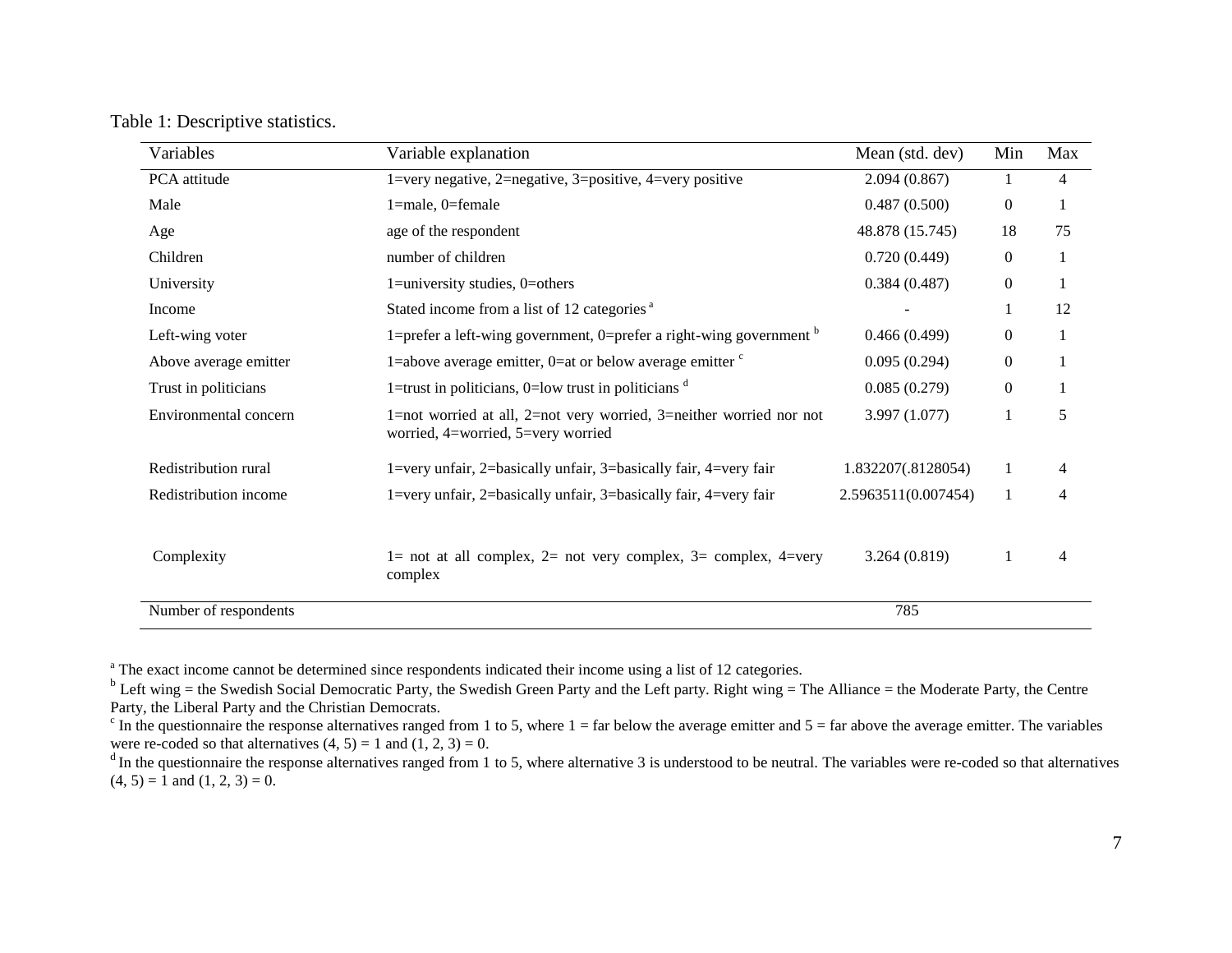Regarding the overall opinions about PCAs, 64 percent of the respondents oppose the PCA scheme (very negative or negative). However, this means that 36 percent are supportive of the PCA scheme (see Jagers et al., 2010, for a discussion on the relationship between attitudes towards the PCA scheme and the Swedish carbon tax). This result is similar to the findings in Wallace et al. (2010) that 40 percent are supportive. Furthermore, 81 percent of the respondents think that the PCA scheme is complex or very complex, and only 2 percent (!) think that the scheme does not seem complex at all. The future global environment seems to be of great concern to the respondents: 75 percent states that they are worried to some extent about the future global environmental and only 10 percent are not very worried or not worried. When it comes to their own emissions levels, only 10 percent of the respondents place themselves above the average  $CO<sub>2</sub>$  emissions per person in Sweden, while 40 percent see themselves as average emitters. A report from Statistics Sweden (Wadeskog and Larsson, 2003) analyzes the distribution of household  $CO<sub>2</sub>$  emissions, and states that individuals in rural areas emit more than individuals in urban areas and that high disposable incomes go hand in hand with high  $CO<sub>2</sub>$ emissions. We include two redistributional variables to capture the perceived fairness of the PCA scheme. The redistributional variables show that 80 percent of the respondents feel that redistribution from people in rural areas to people in urban areas is unfair (very or basically unfair), while 41 percent feel that redistribution from high-income earners to low-income earners is unfair (very or basically unfair). Thus, redistribution based on geographic location is considered as more unfair than redistribution based on income.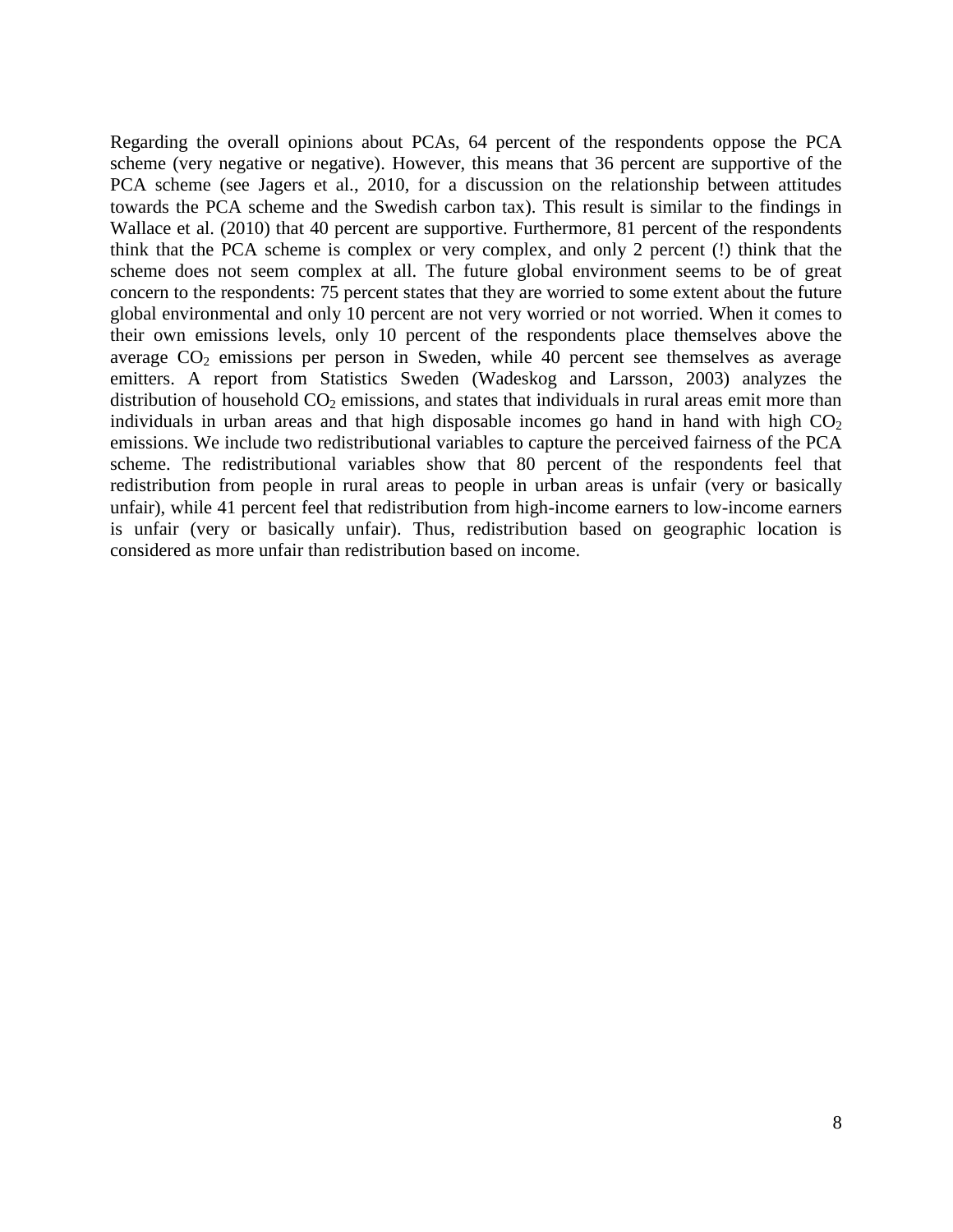#### **Results**

We perform an ordered probit estimation with attitude to PCAs as the dependent variable. The results are presented in Table 2. The full set of marginal effects is presented in Table A1 in Appendix I.

|  | Table 2: Ordered probit regression. Dependent variable: Attitude to a PCA scheme (1-4, where 4 is very positive) |  |  |
|--|------------------------------------------------------------------------------------------------------------------|--|--|
|  |                                                                                                                  |  |  |

|                                                        | Coefficient          | Standard error |
|--------------------------------------------------------|----------------------|----------------|
| Male                                                   | $-0.081$             | 0.088          |
| Age                                                    | 0.002                | 0.003          |
| Children                                               | 0.048                | 0.111          |
| University                                             | $-0.064$             | 0.093          |
| Income                                                 | $-0.055***$          | 0.018          |
| Left-wing voter                                        | $-0.167$ *           | 0.086          |
| Above average emitter                                  | 0.033                | 0.146          |
| Trust in politicians                                   | 0.183                | 0.148          |
|                                                        |                      |                |
| Environmental concern, not worried                     | 0.103                | 0.282          |
| Environmental concern, neither worried nor not worried | 0.257                | 0.238          |
| Environmental concern, worried                         | $0.482**$            | 0.226          |
| Environmental concern, very worried                    | $0.532***$           | 0.227          |
|                                                        |                      |                |
| Redistribution rural, basically unfair                 | $0.374***$           | 0.102          |
| Redistribution rural, basically fair                   | $0.719***$           | 0.134          |
| Redistribution rural, very fair                        | $0.442$ <sup>*</sup> | 0.248          |
|                                                        |                      |                |
| Redistribution income, basically unfair                | 0.594                | 0.147          |
| Redistribution income, basically fair                  | $0.894***$           | 0.138          |
| Redistribution income, very fair                       | $1.299***$           | 0.156          |
|                                                        |                      |                |
| PCA, not very complex                                  | $-0.755***$          | 0.288          |
| PCA, complex                                           | $-1.040$ ***         | 0.285          |
| PCA, very complex                                      | $-2.044$ ***         | 0.288          |
| (Pseudo) $R^2$                                         | 0.2387               |                |
| Prob $>$ chi $2$                                       | 0.0000               |                |
| Number of observations                                 | 790                  |                |

*\* p*<0.10; *\*\* p*<0.05; *\*\*\* p*<0.01

As shown in Table 2, few of the socioeconomic variables are significant. One exception is income, which is negative and significant: having a higher income decreases the probability of being positive to the PCA scheme. As noted earlier, a significantly larger share of our respondents are well-educated compared to in the population as a whole, yet there is no statistical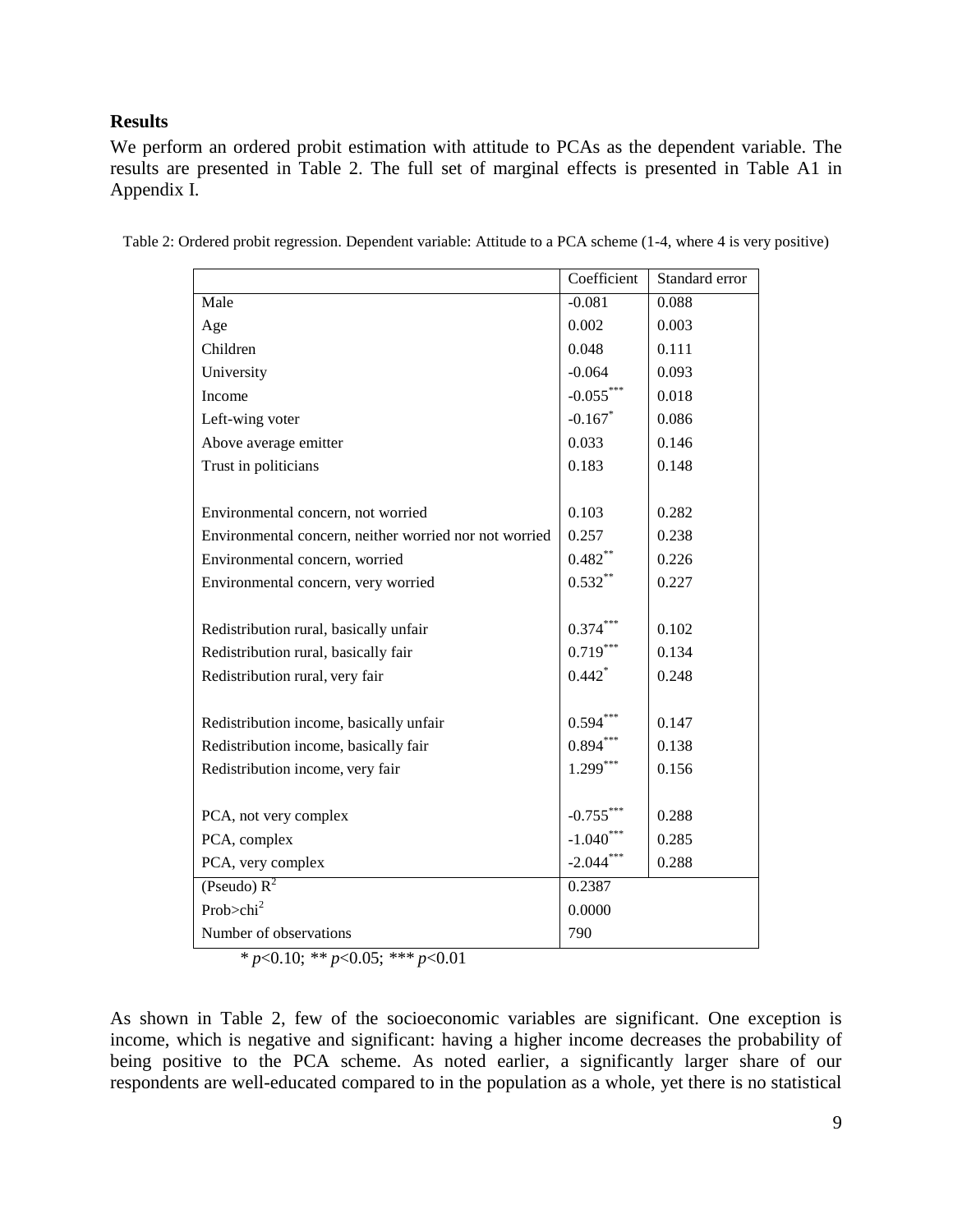difference in attitude to a PCA scheme between those with and without a university degree. Regarding political trust and political affiliation, we do not find any effect of political trust on attitude to the PCA scheme, yet an individual who votes for the left-wing block (the Swedish Social Democratic Party, the Swedish Green Party or the Left party) is less likely to have a positive attitude to the PCA scheme compared to those who vote for a right-wing party.

Notably, respondents who claimed to be "above average emitters" did not think worse of the PCA scheme even though this group would by definition lose from the scheme. This contradicts the standard assumption in economic theory that individuals" attitudes are mainly explained by self-interest. The lack of correlation could be due to the small size of this group (only 10 percent of the sample), but the fact that the coefficient points at a positive relationship is still puzzling. A bold interpretation of the lack of negative significance might hence be that respondents, who actually realize their relatively large greenhouse gas emissions, also feel more responsible for reducing them and hence become more prone to appreciate a relatively strict climate policy like the PCA scheme. We can of course only speculate on the above relationship, and suggest future research to analyze how detailed estimations of own-emissions affect individual behaviour.

Further, the more worried you are about the future global environment, the stronger your support of the PCA scheme. For example, an individual who is very worried about the future global environment as opposed to not being worried at all has an 18 percentage point higher probability of having a positive attitude (see marginal effects in Table A1 in Appendix I).

As discussed earlier we included two variables to control for the perceived fairness of the PCA scheme: redistribution from individuals living in rural areas to individuals living in urban areas (Redistribution rural) and redistribution from high-income earners to low-income earners (Redistribution income). These variables are significant and positive. Hence, the more fair an individual believes these redistributions to be, the more likely it is that he or she is positive to the PCA scheme. Our results indicate that the perceived fairness of the redistribution outcomes of the PCA scheme is an important determinant of somebody's attitude to it. For example, if an individual perceives the "Redistribution rural" as basically fair as opposed to very unfair, he or she has a 25 percentage point higher probability of having a positive attitude to the PCA scheme (see marginal effects in Table A1 in Appendix I). The corresponding figure for "Redistribution income" is 30 percentage points, i.e. an individual who perceives the "Redistribution income" as basically fair as opposed to very unfair has a 30 percentage point higher probability of having a positive attitude to the PCA scheme.

However, the largest impact on attitude to the PCA scheme is the perceived complexity of the scheme. The effect of this variable is negative and significant, and for example, an individual who perceives the PCA scheme as very complex as opposed to not at all complex has a 58 percentage point higher probability of having a very negative attitude to the PCA scheme. This is interesting from a policy perspective since the perception of complexity to a large extent can be mitigated by information and by the design of the scheme.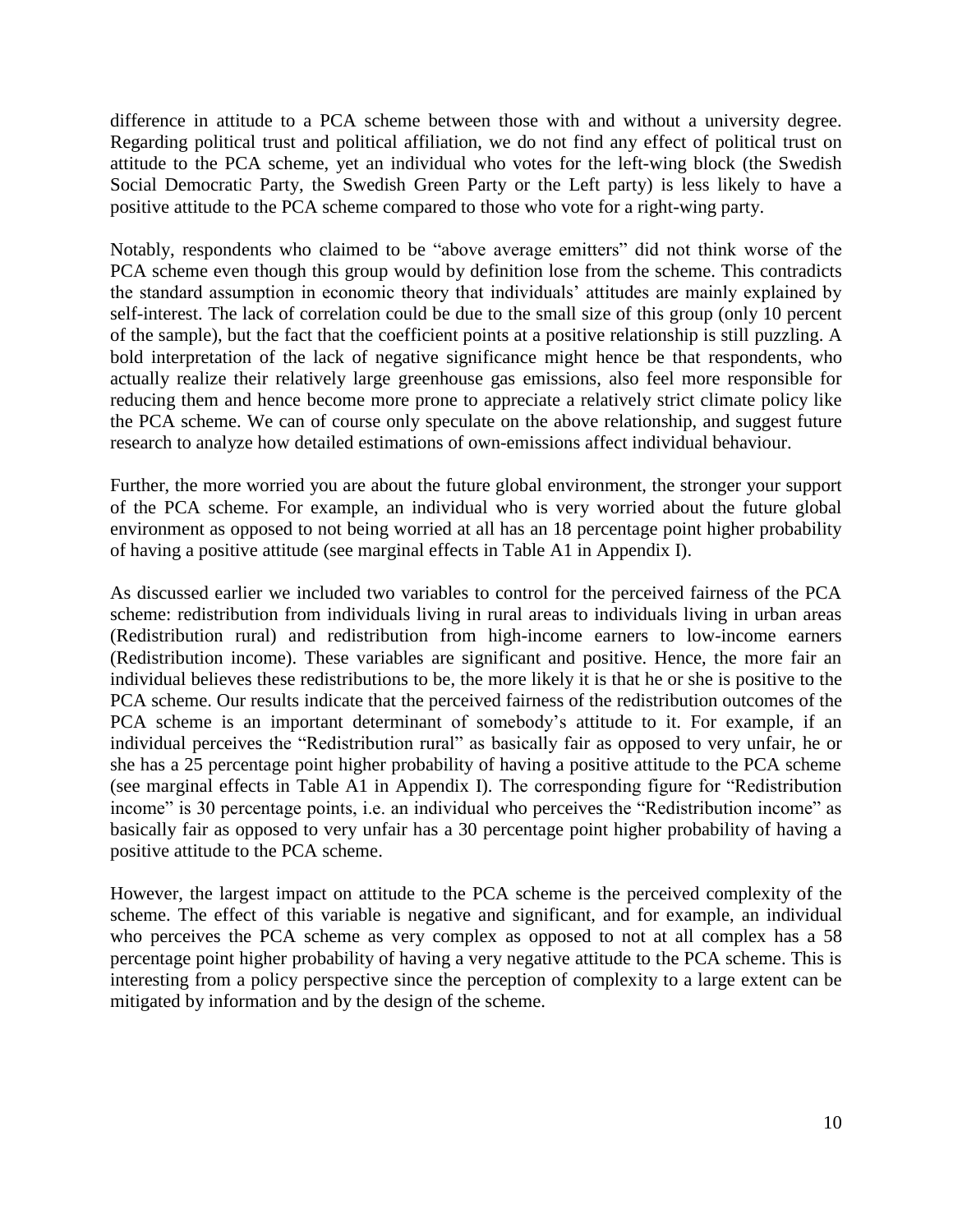#### **Discussion and conclusions**

 $\overline{a}$ 

This study analyzes one of the first large surveys on attitudes to a PCA scheme, and serves as a starting point to identify critical aspects that policy makers, in any country, will most likely encounter when considering the implementation of a PCA scheme.

We find that the most important factor explaining people's attitudes to a PCA scheme is its perceived complexity. This is an aspect of the scheme that policy makers can affect, and probably even to a large degree, by providing information about the scheme before implementation. A British interview study concluded that the attitudes to PCAs became more positive when participants were given the opportunity to ask questions about the scheme (Bottrill, 2006). However, more research on how the scheme could make use of information and communication technology (ICT) solutions to minimize private management costs is necessary in order to work out how the scheme would actually operate. A number of other issues also need to be thoroughly thought through when designing a PCA scheme, such as whether children should be eligible to receive allowances, whether banking should be allowed etc. These questions may very well affect individuals" attitudes to the scheme and should hence be carefully analyzed.

The fairness aspects of the scheme are also shown to be important. We found this by exploring how fair individuals perceived two different types of redistributions to be, i.e. redistribution from individuals living in rural areas to individuals living in urban areas and redistribution from highincome earners to low-income earners. Our results indicate that the more fair an individual believe these redistributions to be, the more likely it is that he or she is positive towards PCAs. Since about 60 percent of the respondents approve of the implied redistribution from high to low income earners in a PCA scheme – the most comprehensive distributional consequence of the scheme – it seems likely that the fairness aspects of the scheme would affect people"s attitudes to the scheme in a positive direction. We conclude that the perceived complexity of the PCA scheme obstructs this policy from being a feasible alternative for implementation at present, but that the relatively strong support for the scheme<sup>4</sup> and the potentially strong behavioural effects of the scheme make further analysis interesting.

<sup>&</sup>lt;sup>4</sup> 36 percent of the respondents are positive to the PCA scheme which can be compared to the result presented in Jagers et. al., 2010 where 50% of the respondents (using the same sample) were positive to an increase in the current carbon tax.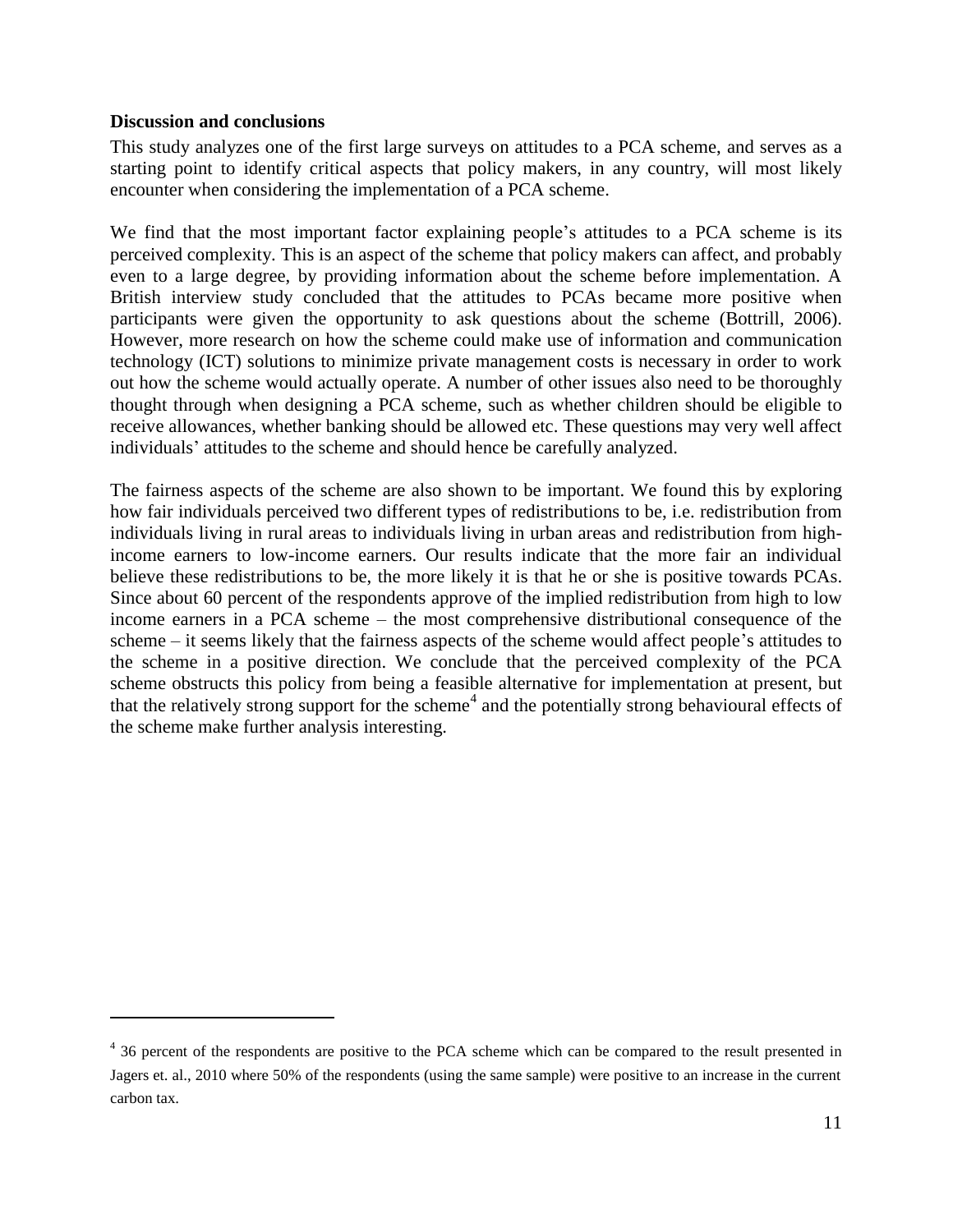### *References*

Adams, J.S., 1965. Inequity in Social Exchange. In Advances in Experimental Social Psychology, edited by L. Berkowitz. New York: Academic Press.

Bertrand, M., Mullainathan S., 2001. "Do People Mean What They Say? Implications for Subjective Survey Data'. The American Economic Review 91(2): pp 67-72.

Bottrill, C., 2006. Personal carbon trading: An exploratory research and policy workshop*.*  Workshop summary report. UK Energy Research Centre, London.

Brekke, K. A., Johansson-Stenman, O., 2008. The Behavioral Economics of Climate Change, Oxford Review of Economic Policy. 24(2): 280-97.

Brohé, A., 2010. [Personal carbon trading in the context of the EU Emissions Trading Scheme.](http://www.ingentaconnect.com.ezproxy.ub.gu.se/content/earthscan/cpol/2010/00000010/00000004/art00009;jsessionid=1it7ei2qu63mu.alexandra) Climate Policy 10, 462-476

Capstick, S. B., Lewis, A., 2010. [Effects of personal carbon allowances on decision-making:](http://www.ingentaconnect.com.ezproxy.ub.gu.se/content/earthscan/cpol/2010/00000010/00000004/art00004;jsessionid=1it7ei2qu63mu.alexandra)  [evidence from an experimental simulation.](http://www.ingentaconnect.com.ezproxy.ub.gu.se/content/earthscan/cpol/2010/00000010/00000004/art00004;jsessionid=1it7ei2qu63mu.alexandra) Climate Policy 10, 369-384.

Carlsson, F., Kataria, M., Krupnick, A., Lampi, E., Löfgren, Å. Qin, P., Chung, S. and Sterner, T., 2010. Paying for Mitigation: A Multiple Country Study, Working Papers in Economics no 447, Gothenburg, Sweden: Department of Economics, University of Gothenburg.

Defra, 2008. Synthesis report on the findings from Defra"s pre-feasibility study into personal carbon trading. Defra: London.

Demoskop, 2007. *Miljö och klimatförändringar, 2 492 intervjuer med allmänheten*. <http://www.kpa.se/upload/nyheter/Demoskop%20milj%C3%B6unders%C3%B6kning.pdf>

Dresner, S., Ekins, P., 2004. The distributional impacts of economic instruments to limit greenhouse gas emissions from transport, Policy Studies Institute. London.

Deutsch, M., 1975. Equity, Equality, and Need: What Determines Which Value Will Be Used as the Basis of Distributive Justice. Journal of Social Issues 31: 137–49.

Eyre, N., 2010. [Policing carbon: design and enforcement options for personal carbon trading.](http://www.ingentaconnect.com.ezproxy.ub.gu.se/content/earthscan/cpol/2010/00000010/00000004/art00007;jsessionid=1it7ei2qu63mu.alexandra) Climate Policy 10, 432-446.

Fawcett, T., 2005. Investigating carbon rationing as a policy for reducing carbon emissions from UK household energy use. Unpublished Doctoral Thesis, University College London, London.

Fawcett, T., 2010. Personal carbon trading in different national contexts. Climate Policy 10, 339- 352.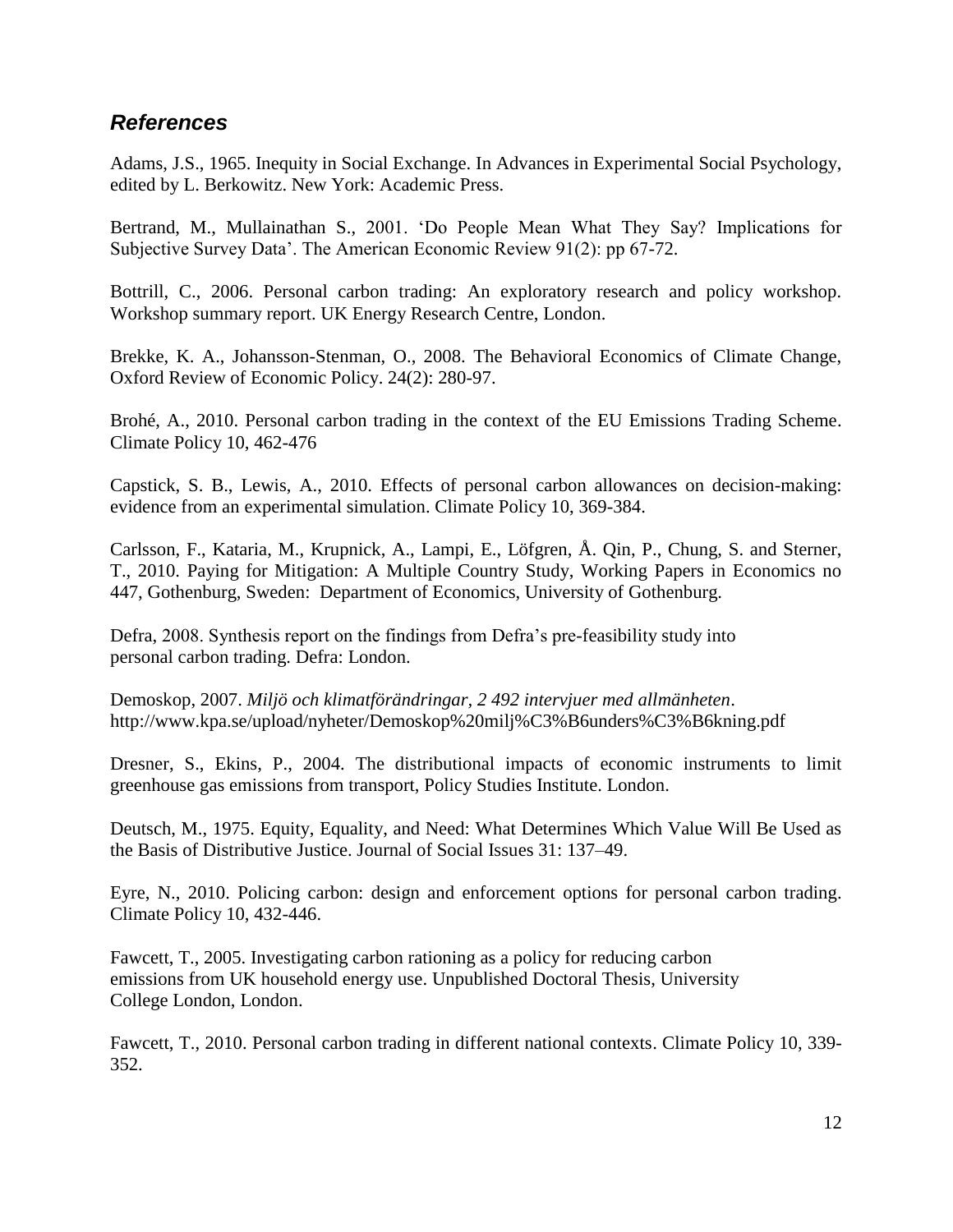Fischer, C., Newell R.G., 2008. Environmental and technology policies for climate mitigation. Journal of Environmental Economics and Management 55, 142–162.

Fleming, D., 1997. Tradable Quotas: Using information technology to cap national carbon emissions. European Environment 7, 142-162.

Fleming, D., 2005. Energy and the common purpose: descending the energy staircase with tradable energy quotas (TEQs). The Lean Economy Connection, London. (available at [http://www.teqs.net/download.htm\)](http://www.teqs.net/download.htm)

Fleming D. and Chamberlin S., 2011. TEQ´s, Tradeable Energy Quotas. A Policy Framework for Peak Oil and Climate Change. House of Commons All Party Parliamentary Group on Peak Oil & the Lean Economy Connection, London. (available at: [http://www.teqs.net/download.htm\)](http://www.teqs.net/download.htm)

Hanemann, W. M., 1994. "Valuing the Environment Through Contingent Valuation", The Journal of Economic Perspectives 8(4): pp.19-43.

Hammar, H., Jagers, S.C., 2006. Can Trust in Politicians Explain Individuals" Support for Climate Policy? The Case of CO2 Tax. Climate Policy 5, 613-625.

Hillman, M., Fawcett, T., 2004. *How We Can Save The Planet*. Penguin, London.

Jagers, S., C., Löfgren, Å. and Stripple J., 2010. Attitudes to personal carbon allowances: political trust, fairness and ideology. Climate Policy 10, 410-431.

Kahneman, D., Knetsch, J.L., 1992. "Valuing public goods: The purchase of moral satisfaction". Journal of Environmental Economics and Management 22 pp. 57-70.

List, J. A., Gallet C. A., 2001. "What Experimental Protocol Influence Disparities Between Actual and Hypothetical Stated Values? Evidence from a Meta-Analysis", Environmental and Resource Economics 20: pp. 241–254.

Lockwood, M., 2010. [The economics of personal carbon trading](http://www.ingentaconnect.com.ezproxy.ub.gu.se/content/earthscan/cpol/2010/00000010/00000004/art00008;jsessionid=1it7ei2qu63mu.alexandra) . Climate Policy 10, 447-461.

Loureiro, M. L., Lotade, J., 2005. Do fair trade and eco-labels in coffee wake up the consumer conscience? Ecological Economics 53, 129-138.

Matthews, L., 2010. Upstream, downstream: the importance of psychological framing for carbon emission reduction policies. Climate Policy 10, 477-480.

Parag, Y., Eyre, N., 2010. Barriers to personal carbon trading in the policy arena. [Climate Policy](http://www.ingentaconnect.com.ezproxy.ub.gu.se/content/earthscan/cpol;jsessionid=1it7ei2qu63mu.alexandra) 10, 353-368.

Shogren, J. F., Shin, S.Y., Hayes, D.J., Kliebenstein, J.B., 1994. "Resolving differences in willingness to pay and willingness to accept'. American Economic Review 84: pp. 255-270.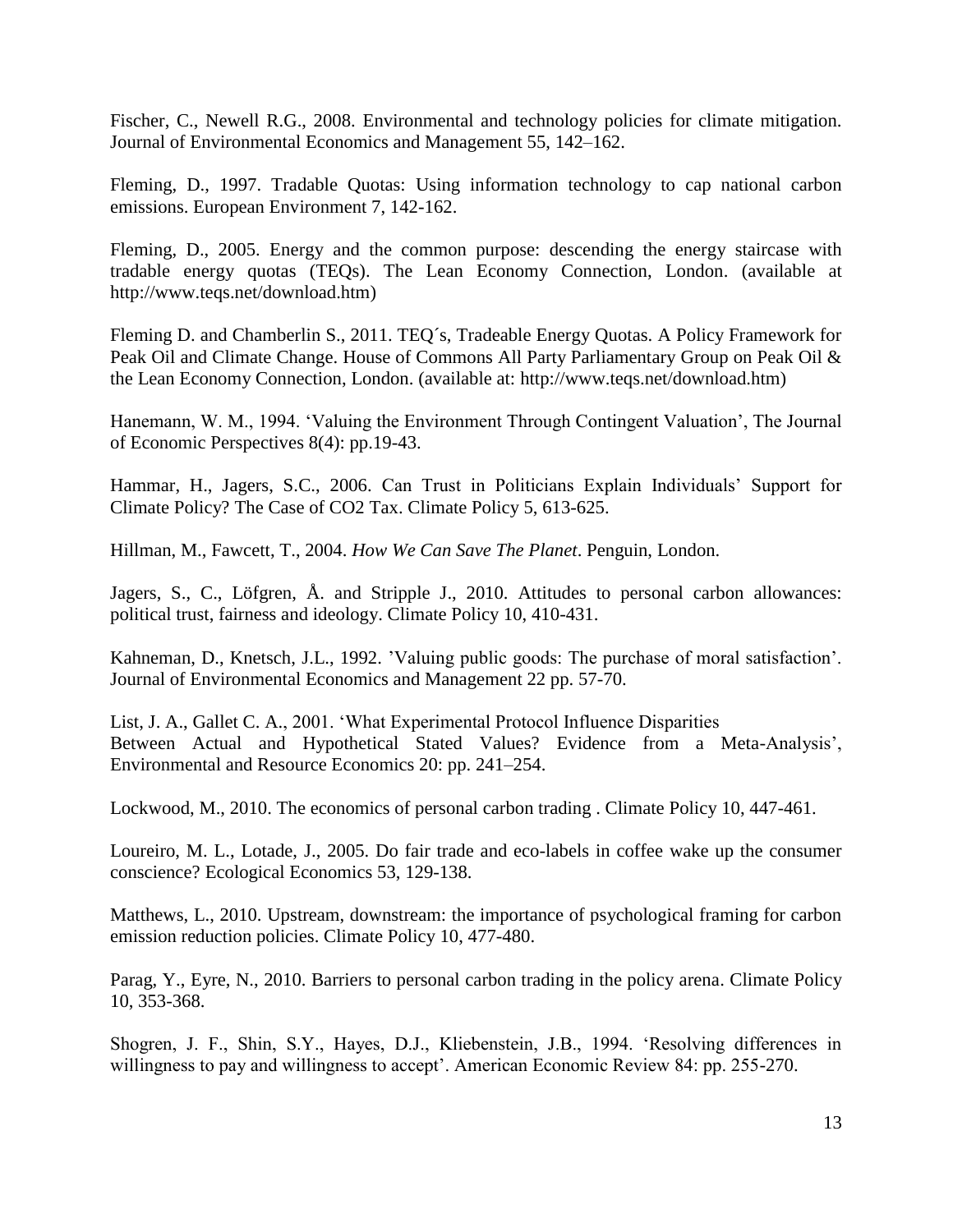Slovic, P., Fischhoff, B., Lichtenstein, S., 1982. "Response mode, framing, and informationprocessing effects in risk assessment. In R. Hogarth (Ed.), *New directions for methodology of social and behavioral science: Question framing and response consistency* (pp. 21-36). San Francisco: Jossey-Bass.

Sorrell, S., 2010. [An upstream alternative to personal carbon trading.](http://www.ingentaconnect.com.ezproxy.ub.gu.se/content/earthscan/cpol/2010/00000010/00000004/art00011) Climate Policy 10, 481-486.

Starkey, R., Anderson, K., 2005. Domestic Tradable Quotas: a policy instrument for reducing greenhouse gas emissions from energy use. Tyndall Technical Paper 39, Tyndall Centre for Climate Change Research, Manchester. http://www.tyndall.ac.uk/research/theme2/final\_reports/t3\_22.pdf

Statistics Sweden, Internet resource:<http://www.mir.scb.se/>

Swedish Energy Agency, 2007. Hushåll och energibeteende, En rapport om energi och miljömål. (Households and energy behavior, a report on energy and environmental objectives) ER 2007:19.

Tindale, S., Hewett C., 1998. New environmental policy instruments in the UK, in: Golub, J., (Eds.), New Instruments for Environmental Policy in the EU. Routledge . London, pp. 33-54.

Tjernström, E., Titenberg, T., 2008, Do differences in attitudes explain differences in national climate change policies, Ecological Economics 65, 315-324.

Torgler, B., Garcia-Valinas, M. A., 2007. The determinants of individuals' attitudes towards preventing environmental damage, Ecological Economics 63, 536-552.

Tyler, T.R., Boeckmann, R.J., Smith, H.J. Huo. Y.J., 1997. Social Justice in a Diverse Society. Boulder, CO. USA: Westview Press.

Wadeskog, A., Larsson, M., 2003. Households in the environmental accounts. Statistics Sweden. (available at www.scb.se)

Wallace, A. A., Irvine, K. N., Wright, A. J., Fleming, P., D., 2010. [Public attitudes to](http://www.ingentaconnect.com.ezproxy.ub.gu.se/content/earthscan/cpol/2010/00000010/00000004/art00005;jsessionid=1it7ei2qu63mu.alexandra) personal [carbon allowances: findings from a mixed-method study](http://www.ingentaconnect.com.ezproxy.ub.gu.se/content/earthscan/cpol/2010/00000010/00000004/art00005;jsessionid=1it7ei2qu63mu.alexandra) . Climate Policy 10, 385-409.

Zelezny, L., Chua, P., Aldrich C., 2000. Elaborating on gender differences in environmentalism. Journal of Social Issues 56, 443-457.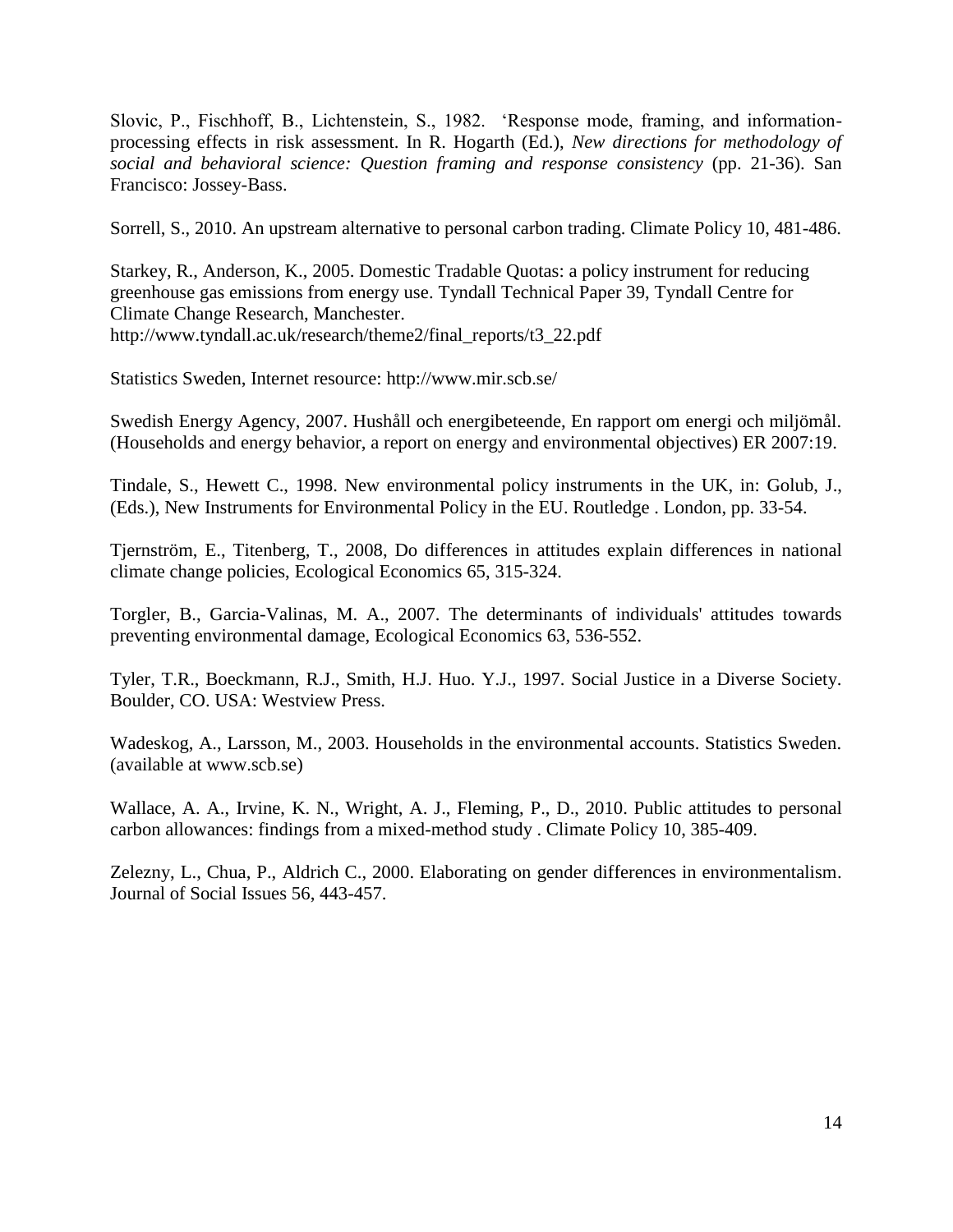### Appendix I

|                                                   | PCA attitude :  |          | PCA attitude : |          | PCA attitude : |          | PCA attitude :  |          |
|---------------------------------------------------|-----------------|----------|----------------|----------|----------------|----------|-----------------|----------|
|                                                   | "very negative" |          | "negative"     |          | "positive"     |          | "very positive" |          |
|                                                   | Marginal        | Standard | Marginal       | Standard | Marginal       | Standard | Marginal        | Standard |
|                                                   | effect          | error    | effect         | error    | effect         | error    | effect          | error    |
| Male                                              | 0.023           | 0.025    | 0.005          | 0.006    | $-0.027$       | 0.029    | $-0.001$        | 0.002    |
| Age (18-75)                                       | $-0.001$        | 0.001    | 0.000          | 0.000    | 0.001          | 0.001    | 0.000           | 0.000    |
| Children                                          | $-0.014$        | 0.033    | $-0.003$       | 0.006    | 0.016          | 0.037    | 0.001           | 0.002    |
| University                                        | 0.019           | 0.027    | 0.004          | 0.005    | $-0.021$       | 0.031    | $-0.001$        | 0.002    |
| Income $(1-12)$                                   | $0.016***$      | 0.005    | $0.003**$      | 0.001    | $-0.018***$    | 0.006    | $-0.001**$      | 0.000    |
| Left-wing voter                                   | $0.049*$        | 0.025    | $0.010*$       | 0.006    | $-0.056*$      | 0.028    | $-0.003*$       | 0.002    |
| Above average emitter                             | $-0.009$        | 0.042    | $-0.002$       | 0.010    | 0.011          | 0.049    | 0.001           | 0.003    |
| Trust in politicians                              | $-0.050$        | 0.038    | $-0.017$       | 0.018    | 0.063          | 0.052    | 0.004           | 0.004    |
|                                                   |                 |          |                |          |                |          |                 |          |
| Environmental concern,<br>not worried             | $-0.029$        | 0.076    | $-0.008$       | 0.027    | 0.035          | 0.097    | 0.002           | 0.006    |
| Environmental concern,<br>neither worried nor not | $-0.069$        | 0.059    | $-0.024$       | 0.031    | 0.088          | 0.083    | 0.005           | 0.006    |
| worried                                           |                 |          |                |          |                |          |                 |          |
| Environmental concern,                            | $-0.132**$      | 0.058    | $-0.041$       | 0.026    | $0.163**$      | 0.077    | 0.010           | 0.006    |
| worried<br>Environmental concern,                 | $-0.146**$      | 0.059    | $-0.044*$      | 0.025    | $0.179**$      | 0.076    | $0.011*$        | 0.007    |
| very worried                                      |                 |          |                |          |                |          |                 |          |
| Redistribution rural,                             | $-0.105**$      | 0.028    | $-0.027**$     | 0.011    | $0.126***$     | 0.034    | $0.007**$       | 0.003    |
| basically unfair<br>Redistribution rural,         | $-0.167***$     | 0.025    | $-0.105***$    | 0.031    | $0.248***$     | 0.045    | $0.024***$      | 0.009    |
| basically fair                                    |                 |          |                |          |                |          |                 |          |
| Redistribution rural,<br>very fair                | $-0.107**$      | 0.048    | $-0.061$       | 0.051    | $0.154*$       | 0.088    | 0.013           | 0.011    |
|                                                   |                 |          |                |          |                |          |                 |          |
| Redistribution income,<br>basically unfair        | $-0.149***$     | 0.032    | $-0.071***$    | 0.026    | $0.204***$     | 0.050    | $0.016**$       | 0.007    |
| Redistribution<br>income,                         | $-0.237***$     | 0.035    | $-0.082***$    | 0.021    | $0.297***$     | 0.044    | $0.022***$      | 0.007    |
| basically fair<br>Redistribution<br>income,       | $-0.261***$     | 0.024    | $-0.220***$    | 0.037    | $0.413***$     | 0.040    | $0.068***$      | 0.020    |
| very fair                                         |                 |          |                |          |                |          |                 |          |
| PCA, not very complex                             | $0.255**$       | 0.107    | $-0.030$       | 0.039    | $-0.217***$    | 0.068    | $-0.008***$     | 0.003    |
| PCA, complex                                      | $0.332***$      | 0.095    | $-0.010$       | 0.026    | $-0.307***$    | 0.073    | $-0.015***$     | 0.005    |
| PCA, very complex                                 | $0.578***$      | 0.071    | 0.036          | 0.024    | $-0.557***$    | 0.055    | $-0.058***$     | 0.018    |

Table A1: Marginal effects for the ordered probit model

 $a<sup>a</sup>$  marginal effect is for discrete change in dummy variable from 0 to 1

<sup>b</sup> compared to "Future concern, not worried at all"<br>
<sup>c</sup> compared to "PCA, not complex at all"<br>
<sup>d</sup> compared to "Fairness, don't agree at all"<br>
<sup>e</sup> compared to "PCA buy additional, very unfair"

*\* p*<0.10; *\*\* p*<0.05; *\*\*\* p*<0.01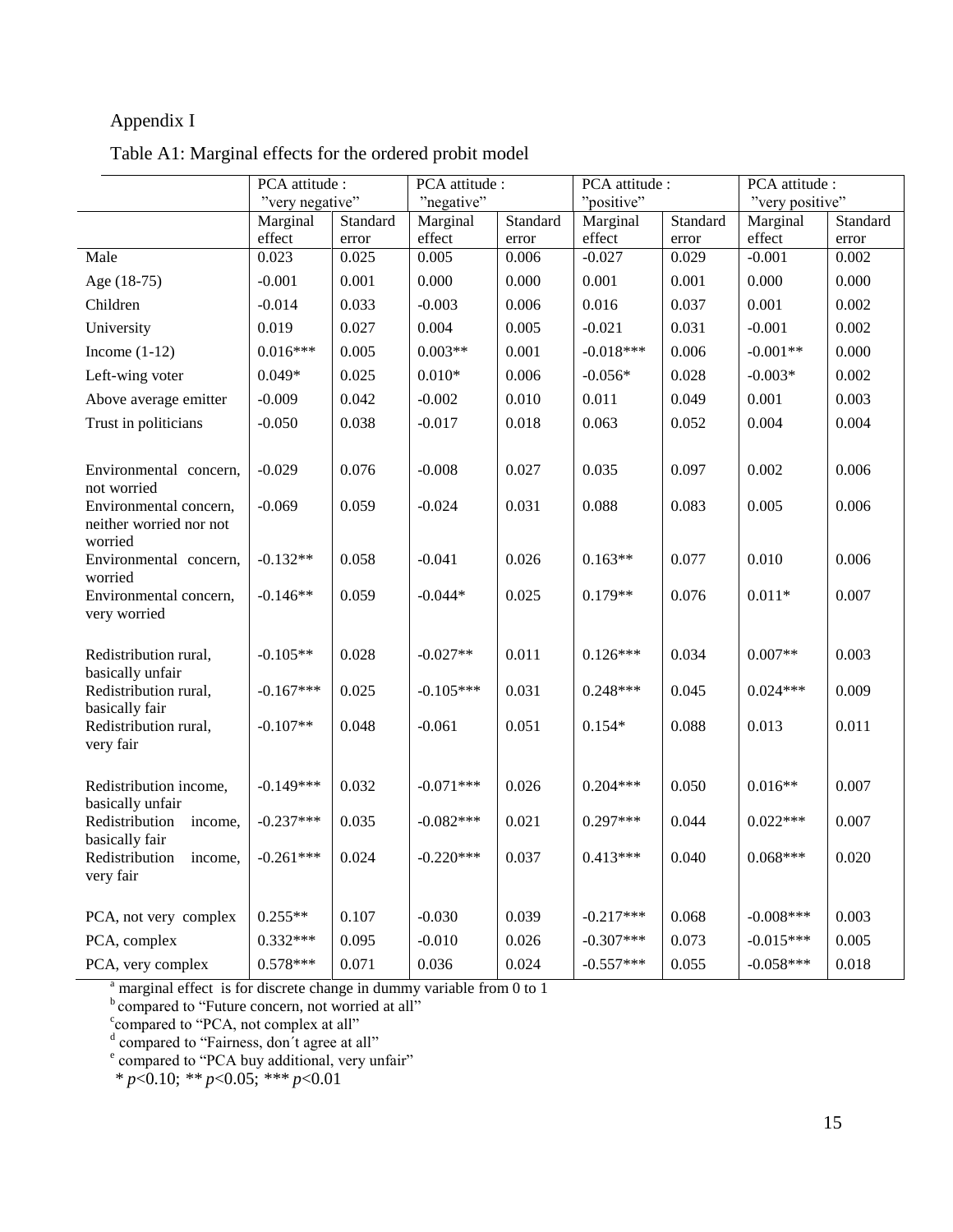#### Appendix II: **Extraction of questions from the survey "The 2007 Climate Barometer"**

|                                                                |                    | Very little confidence |                                |                | Very strong confidence |  |  |
|----------------------------------------------------------------|--------------------|------------------------|--------------------------------|----------------|------------------------|--|--|
|                                                                |                    |                        | $1 \qquad 2 \qquad 3 \qquad 4$ |                | 5                      |  |  |
| <b>Question 22.</b> In general, to what extent do you trust    |                    |                        |                                |                |                        |  |  |
|                                                                | $\Box$             |                        |                                |                |                        |  |  |
|                                                                |                    |                        |                                |                |                        |  |  |
|                                                                |                    |                        |                                |                |                        |  |  |
|                                                                | Not worried at all |                        |                                |                | Very worried           |  |  |
|                                                                |                    |                        | 2 $\overline{3}$               | $\overline{4}$ | 5                      |  |  |
| <b>Question 24.</b> Do you feel worried about what will happen |                    |                        |                                |                |                        |  |  |

#### **Information about personal carbon allowances**

A new environmental policy instrument involving personal carbon allowances is currently being discussed in the UK, and we would like to investigate how the Swedish public feels about a similar system. The system of personal carbon allowances is based on the Swedish Parliament determining a ceiling for the total yearly carbon dioxide emissions due to private car transports, air travel and residential heating. This total amount would be converted to allowances, which would then be distributed to all adult citizens. The emission allowances would be handed out for free and deposited into each person"s "carbon dioxide account" at the end of every month.

Each person would receive the same number of allowances. As a person causes carbon dioxide emissions, a corresponding number of allowances would be deducted from his or her carbon dioxide account. Individuals who make an effort to reduce their emissions or who already cause very little emissions will be able to sell their unused allowances to people who need more allowances. In practise, the system would work as follows:

Imagine that you have just put petrol in your car and then gone inside to pay. First you use your carbon dioxide card to "pay" for the emissions, and then you pay for the petrol. If you have already used up the allotted allowances that month, you can easily buy extra allowances at the petrol station. The same procedure would be used when buying airline tickets or paying the electricity bill. If this system of personal carbon allowances would be introduced, it would take the place of the current carbon dioxide tax, which means that the petrol price would be reduced by a little over 2 SEK per litre. However, it is important to remember that an abolished tax would mean less public

revenue, which in turn would mean that other taxes would have to be increased. The total tax burden would therefore not be changed following an implementation of personal carbon allowance scheme.